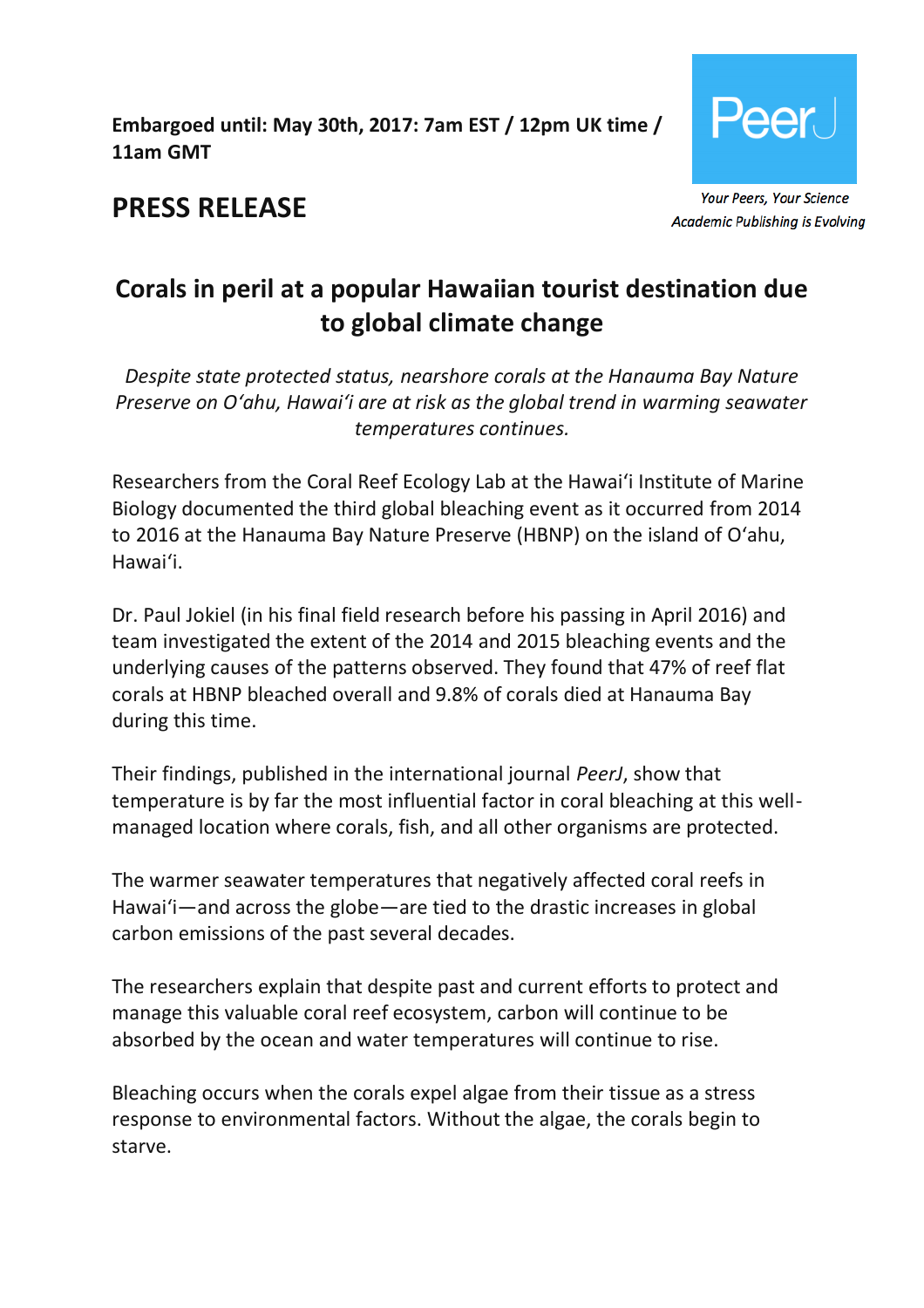Dr. Jokiel's Coral Reef Assessment and Monitoring Program (CRAMP) has been monitoring the HBNP since 1999 and surveys already showed a significant decrease in shallow coral cover in 2002.

Reef-building corals at HBNP form a barrier from one end of the bay to the other that separates the shallow nearshore from the deeper seaward regions. This barrier and its two channels, influence how cool water is carried from the open ocean to shore and how it subsequently exits the bay.

These water flow patterns were a major focus of the study as the researchers wanted to determine why bleaching occurred more severely in certain areas of the preserve. They found the highest amount of bleaching and mortality in areas where water tends to warm up and pool for extended periods of time. Other areas benefit from a circulation pattern that flushes cool water in and warm water out more quickly.

Hanauma Bay Nature Preserve receives a million visitors annually and is a Marine Life Conservation District with strict enforcement of no-take fishing regulations. Large fish and great diversity of marine life are advertised benefits that attract visitors to the most popular snorkeling location in the Hawaiian Islands.

The lack of direct human fishing and harvesting pressure has resulted in an ecosystem that appears more diverse than other locations on O'ahu, however, coral cover continues to decrease. Without living coral tissue, the physical framework of the reef will continue to erode and will cease to provide the numerous services, i.e., shelter, food, to reef-dwelling creatures, including fishes.

"Warmer seawater temperatures are again predicted for the Hawaiian Islands in 2017 with the grave possibility of more coral bleaching and mortality", explains Dr. Keisha Bahr.

Dr. Ku'ulei Rodgers adds, "Global climate change poses a direct threat to the biological sustainability of the protected reefs of Hanauma Bay Nature Preserve and a clear economic and cultural threat to the state of Hawai'i."

**###**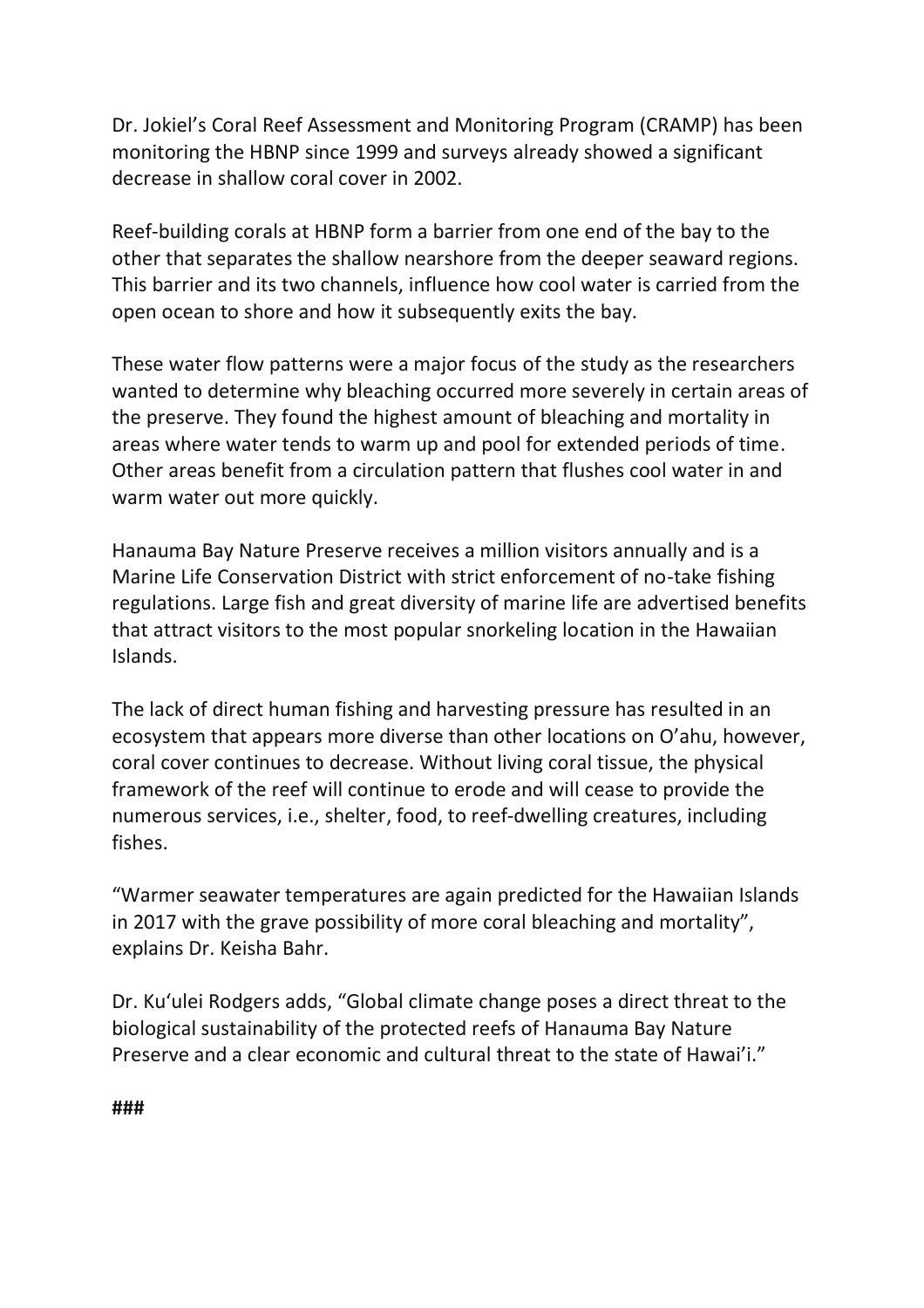## **Images:**

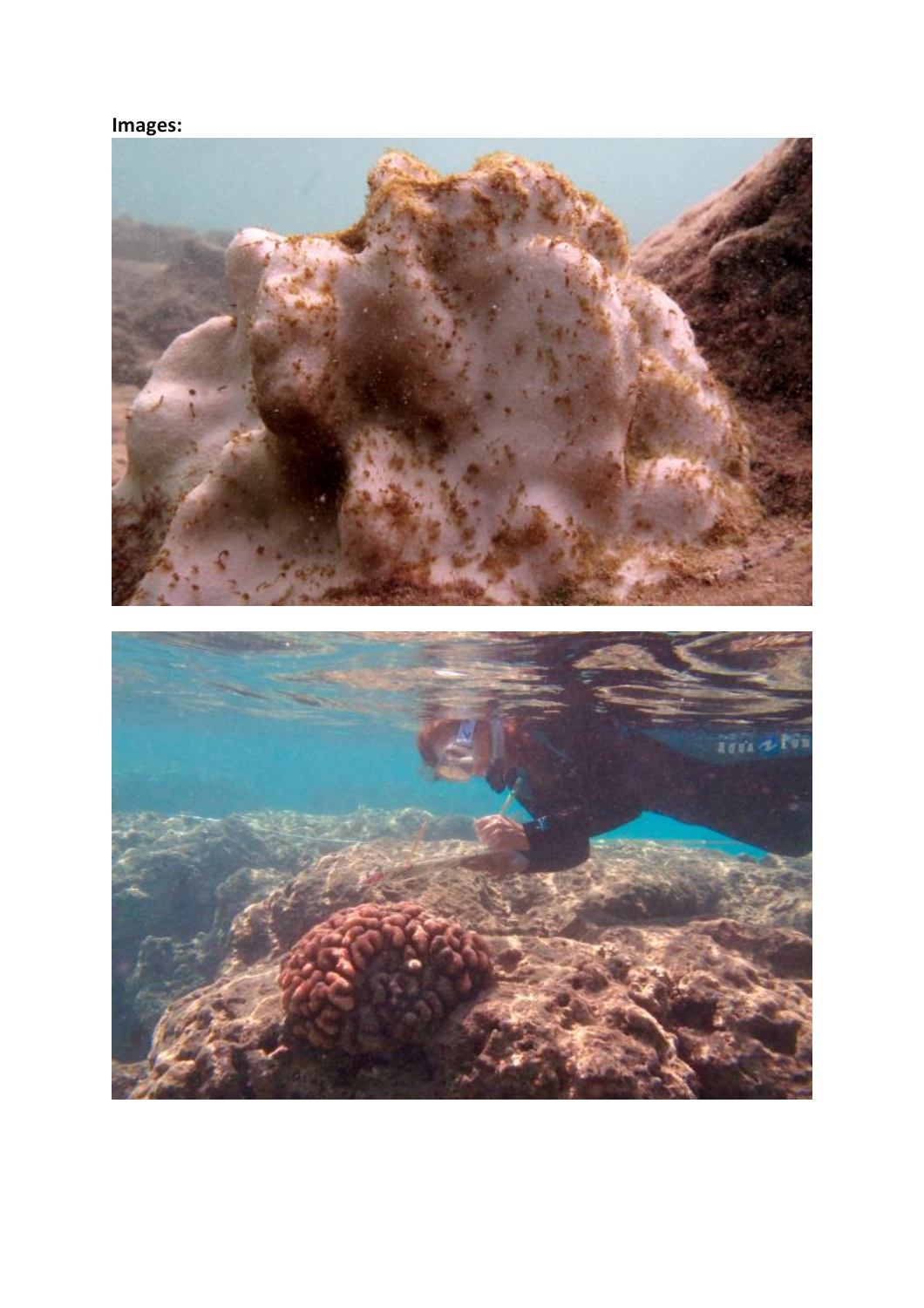

#### **Image credits - permission to reuse with attribution:**

Photo 1 Caption: Early signs of mortality on bleached coral colony. Photo credit: Keisha Bahr

Photo 2 Caption: Dr. Ku'ulei Rodgers conducting coral bleaching survey. Photo credit: Keisha Bahr

Photo 3 Caption: Hanauma Bay Nature Preserve on a Tuesday: The one day each week without visitors. Photo credit: Keisha Bahr

**Full Media Pack including images:**  <https://drive.google.com/open?id=0BzGrFBtalE6wN3R5Q2FleFdFcDg>

**###**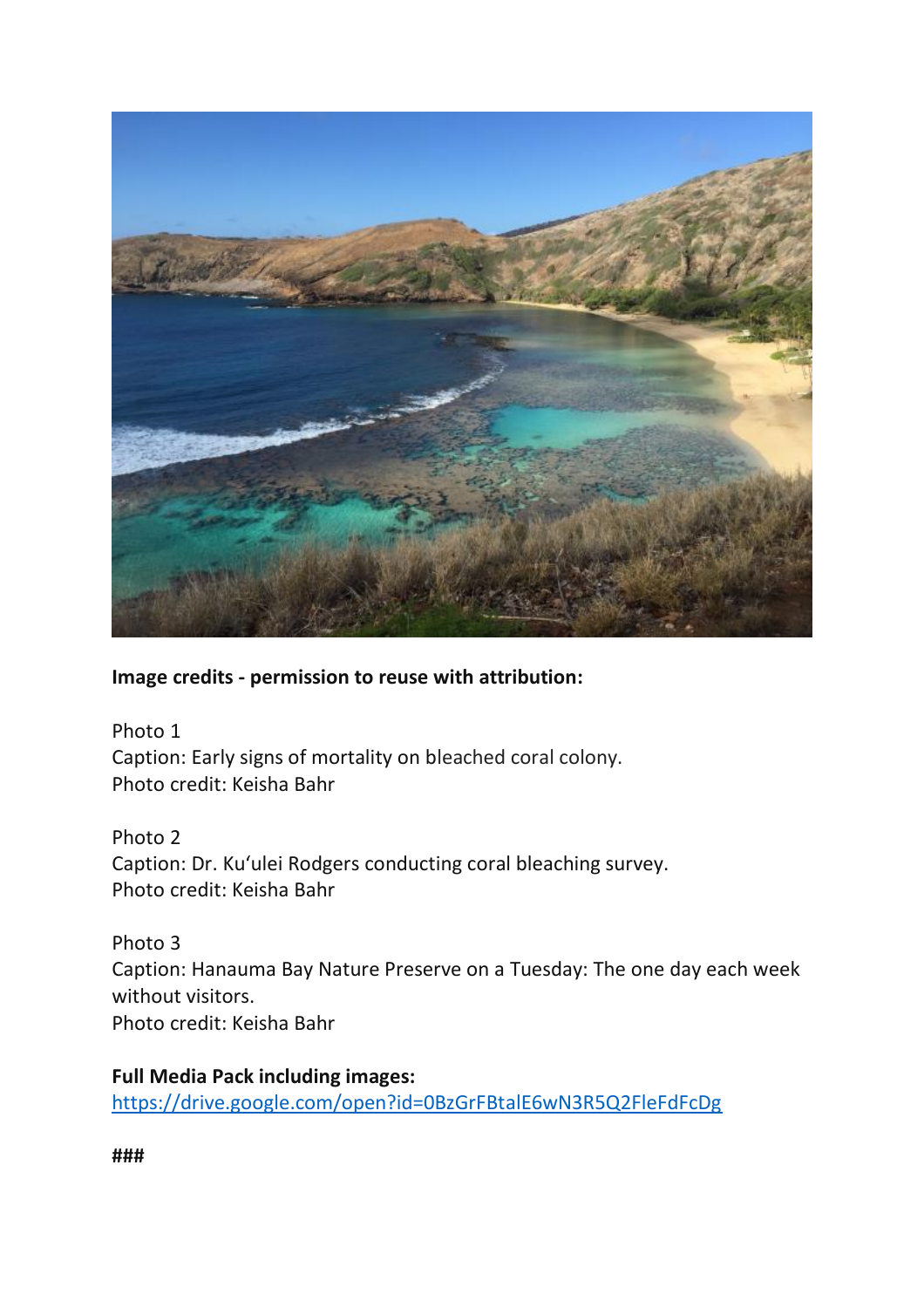**EMBARGOED** until May 30th: 7 am EST; 12 midday UK local time; 11 am GMT (i.e. the date of publication)

### **PDF of this Press Release:**

[http://static.peerj.com/pressReleases/2017/05/Press-Release-Richards-](http://static.peerj.com/pressReleases/2017/05/Press-Release-Richards-Dona.pdf)[Dona.pdf](http://static.peerj.com/pressReleases/2017/05/Press-Release-Richards-Dona.pdf)

**Link to the Published Version of the article** (quote this link in your story – the link will ONLY work after the embargo lifts): [https://peerj.com/articles/3355/](https://peerj.com/articles/3272/) your readers will be able to freely access this article at this URL.

**Citation to the article**: Rodgers et al. (2017), Patterns of bleaching and mortality following widespread warming events in 2014 and 2015 at the Hanauma Bay Nature Preserve, Hawai'i. PeerJ 5:e3355; DOI 10.7717/peerj.3355

#### **###**

#### **About:**

**PeerJ** is an Open Access publisher of two peer-reviewed journals and a preprint server. PeerJ is based in San Diego, CA and the UK and can be accessed at <https://peerj.com/>. PeerJ's mission is to help the world efficiently publish its knowledge.

All works published in PeerJ are Open Access and published using a Creative Commons license (CC-BY 4.0). Everything is immediately available—to read, download, redistribute, include in databases and otherwise use—without cost to anyone, anywhere, subject only to the condition that the original authors and source are properly attributed.

PeerJ has an Editorial Board of over 1,600 respected academics, including 5 Nobel Laureates. PeerJ was the recipient of the 2013 ALPSP Award for Publishing Innovation. PeerJ Media Resources (including logos) can be found at: <https://peerj.com/about/press/>

**###**